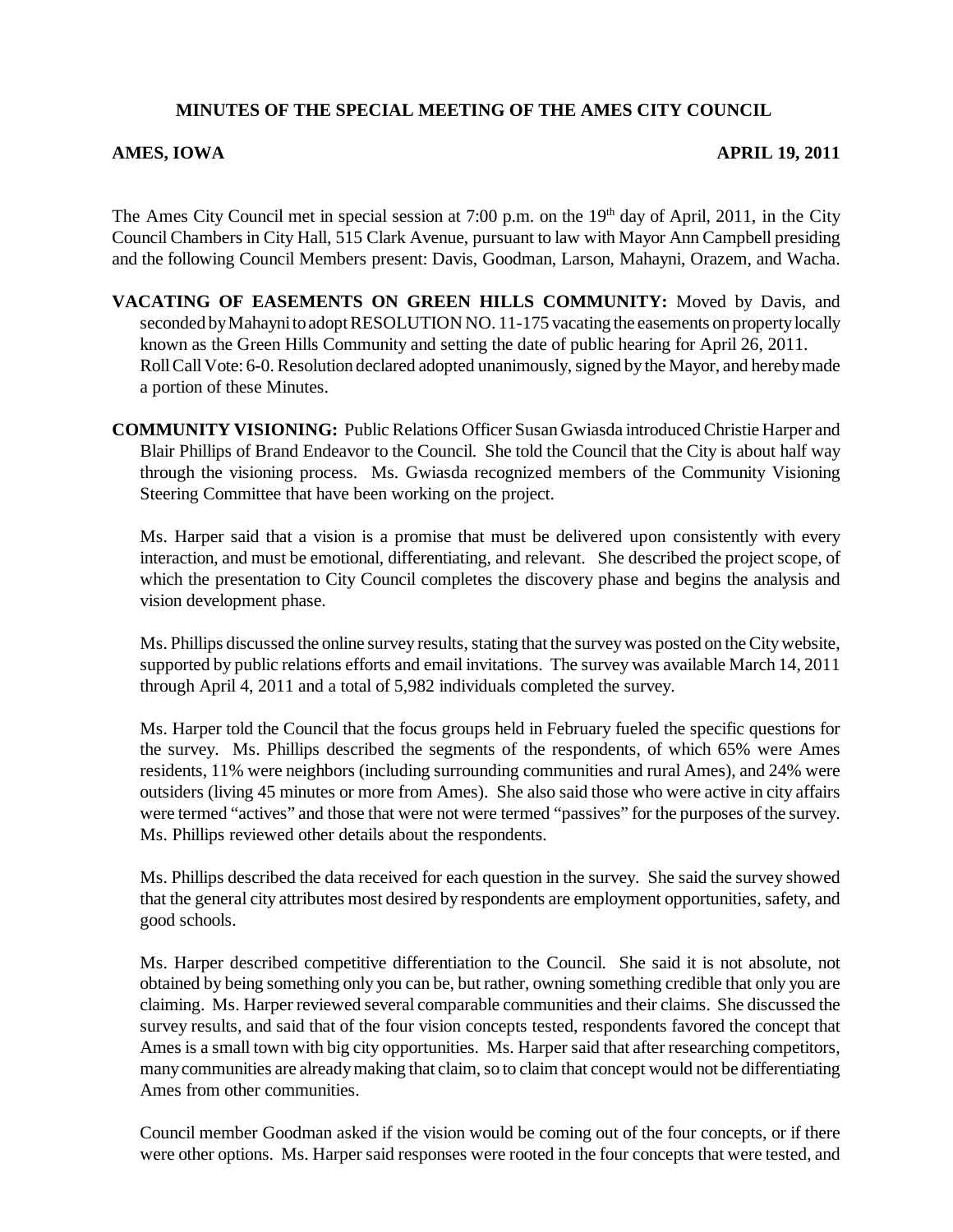that Brand Endeavor would now be pushing out of those based on the uniqueness and distinctions of Ames.

Ms. Phillips reviewed more data received through the survey. Ms. Harper described Brand Endeavor's analysis of the 2007 Community Strengths, Weaknesses, Opportunities, and Threats (SWOT) Analysis. She said it is now updated to include items that are new to the conversation, and retains items from 2007 that are still relevant.

Discussion ensued on survey results.

Ms. Harper described next steps. She told the Council that clarifying any questions from the Council about the research would come first, then Brand Endeavor would develop a vision and strategic platform which focuses on points of uniqueness and distinction for Ames, without losing concept appeal. Council Member Wacha asked how the vision and strategic platform would be tested. Ms. Harper said Brand Endeavor will present the analysis of findings and proposed vision and strategic platform to the Steering Committee on May 12 and in workshops with citizens on May 24 and May 25. After the workshops, refinement will take place based on the citizen feedback, and Brand Endeavor will develop implementation recommendations. Ms. Harper said the final vision will be presented to the Steering Committee and City Council on June 13 and June 14. After the final presentations, minor refinements will be made, and delivery of the final document will take place the week of June 20, 2011.

Council Member Goodman asked if Brand Endeavor would be coming back with one vision and strategic platform to present, or if there would be alternatives. Ms. Harper said that most likely one vision would be presented, but it is possible there could be a couple.

Mayor Campbell asked what Brand Endeavor will do with the written commentary received from the survey. Ms. Harper said that this presentation constitutes raw data from the survey, and that much more of the "color commentary" will be shared in the next presentation.

Council Member Orazem asked Ms. Harper and Ms. Phillips if they were pleased with the feedback and survey results. Ms. Harper said that they were very pleased with the results, and that the response rate was phenomenal.

Mayor Campbell asked if they were surprised that agriculture came to the top. Ms. Harper said they weren't surprised, and that whenever the focus group members were asked "Ames is the of Iowa," that if the response was anything other than "center" it was usually agriculture- or veterinary-based. The Council discussed the small town with large city opportunities idea, and Ms. Harper said that it is the dominant conversation about Ames, and the vision will help Ames to become a certain type of small town with a certain kind of opportunities. The goal is to find a medium between a vision that is specific enough, but not so specific that not everyone can feel themselves in it.

The meeting recessed at 8:46 p.m., and reconvened at 8:56 p.m.

**DANGEROUS BUILDING ENFORCEMENT:** City Manager Steve Schainker reminded the City Council of its goal to strengthen and protect neighborhoods. Mr. Schainker said that staff will be showing the City Council some photographs of some unacceptable situations occurring at properties in the community. Mr. Schainker said staff believes it has the tools to deal with the situations, but staff needs the support of the Council, since there will likely be much push-back from the community as staff seeks corrective action from property owners.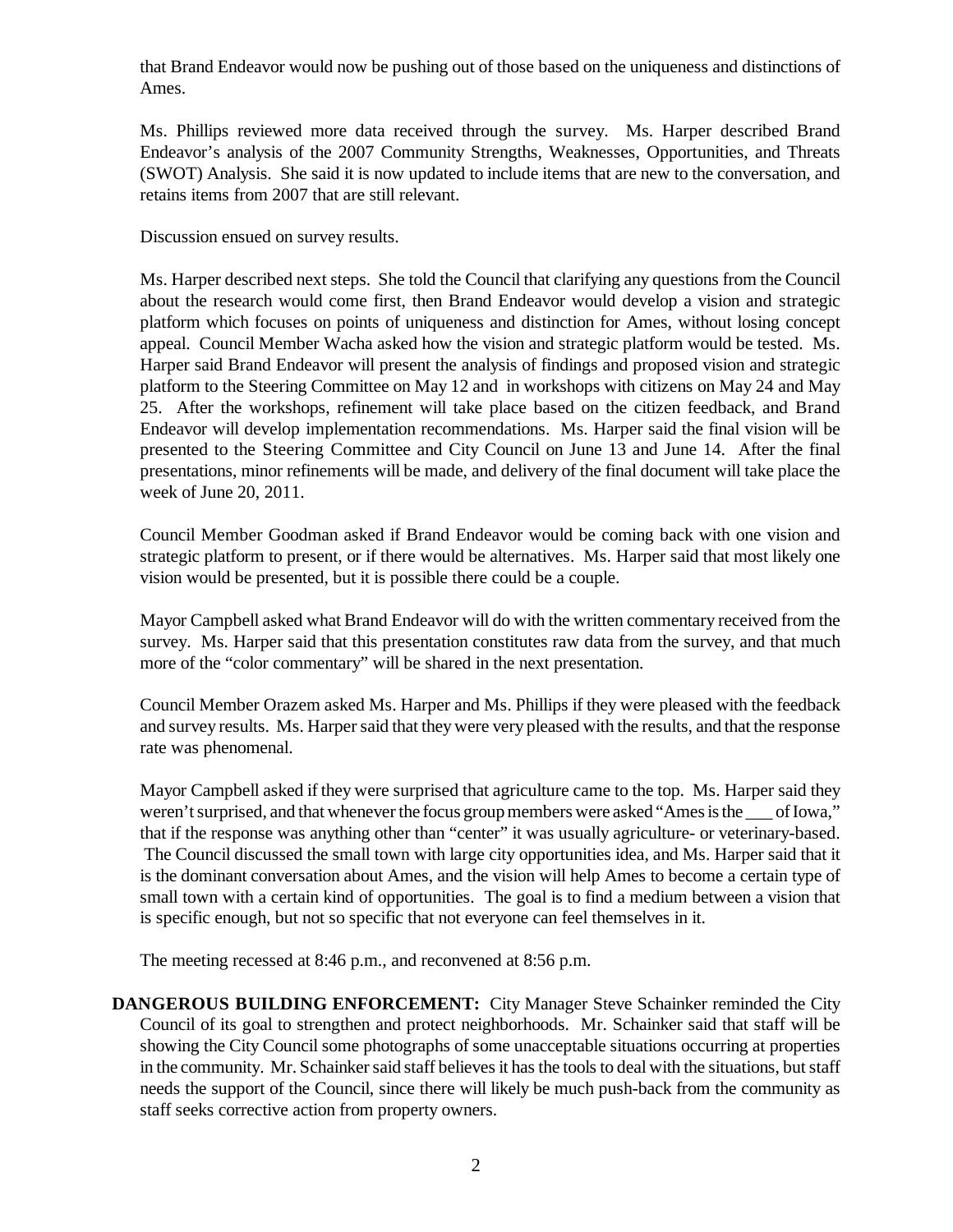Fire Chief Clint Petersen said that the philosophy in the past has been volunteer compliance by property owners over a long period of time. He said staff needs the Council's support of a new approach for dealing with these problems.

Neighborhood Inspector Natalie Herrington said that in addition to the safety and health of the community, perception is extremely important. Ms. Herrington discussed single family dwellings that are causing concern. Photographs were shown to the Council of an abandoned residential property that is causing blight in the neighborhood. Council Member Orazem asked what abandoned means. Ms. Herrington said that for Inspections purposes, abandonment means that the person taking responsibility for the home has left, and no longer takes responsibility.

Ms. Herrington said that problems with abandoned residential properties begin on the exterior, and include broken glass, unstable stairs, unfit foundations, noxious weeds, and moisture which lead to further damage such as vermin and vandalism. Ms. Herrington also said these properties soon become dumping places, more openings to the outside occur, and stray pets and wildlife begin living in the structures.

Council Member Larson asked how long the City has known about the property in the photographs. Ms. Herrington said approximately six months, and at that time the owners were still living in the home. Council Member Orazem asked about the enforcement issues that began the relationship. Ms. Herrington said that a junk vehicle and a camper parked in the front yard were the issues that the City was first alerted to. Ms. Herrington showed another property that has been decomposing over time, and has become a dumping ground. The property is open, has unsafe appliances inside, and the foundation walls are collapsing.

Ms. Herrington discussed abandoned rental properties. Photographs were shown of a property that lost its Letter of Compliance (LOC) because of 50 deficiencies. Ms. Herrington told Council that no maintenance has occurred, and the property continues to deteriorate.

Building Supervisor David Brown discussed commercial building issues. He said that downtown buildings share structures, many which are wood that rest on either wall. With some buildings over 100 years old, Mr. Brown said some of them do not receive the necessary maintenance needed to preserve the structures. Mr. Brown told the Council that the symptoms seen that alert staff to problems include ponding on the rooftops due to sagging framing, structural movement, water damage, and unstable parapets. Mr. Brown showed photographs of particular properties with several issues that were compromising the structural integrity of the buildings. He showed the Council many effects of water penetration and moisture damage over a long period of time.

Ms. Herrington discussed hoarding. She said that, ideally, a home is functional, safe, and healthy. She said that unsafe living conditions can lead to chronic medical conditions, lack of structural integrity, fire hazards, and the creation of breeding grounds. Ms. Herrington said there has been an increase in calls from other departments, agencies, and citizens related to hoarding in the community. Photographs were shown of staircases stacked with books, many combustibles near furnaces, living rooms full of objects almost to the ceiling, and the inability to use appliances or windows. Council Member Larson asked how access was gained to the home. She said Inspections was initially involved because of exterior situations, and was then called separately regarding the interior. Mr. Schainker said that in this case a dangerous building may be deemed because of the amount of material on the interior, even though the property does not show aesthetic problems on the exterior. Ms. Herrington said that a proactive approach is working in dealing with individuals and hoarding. She also said that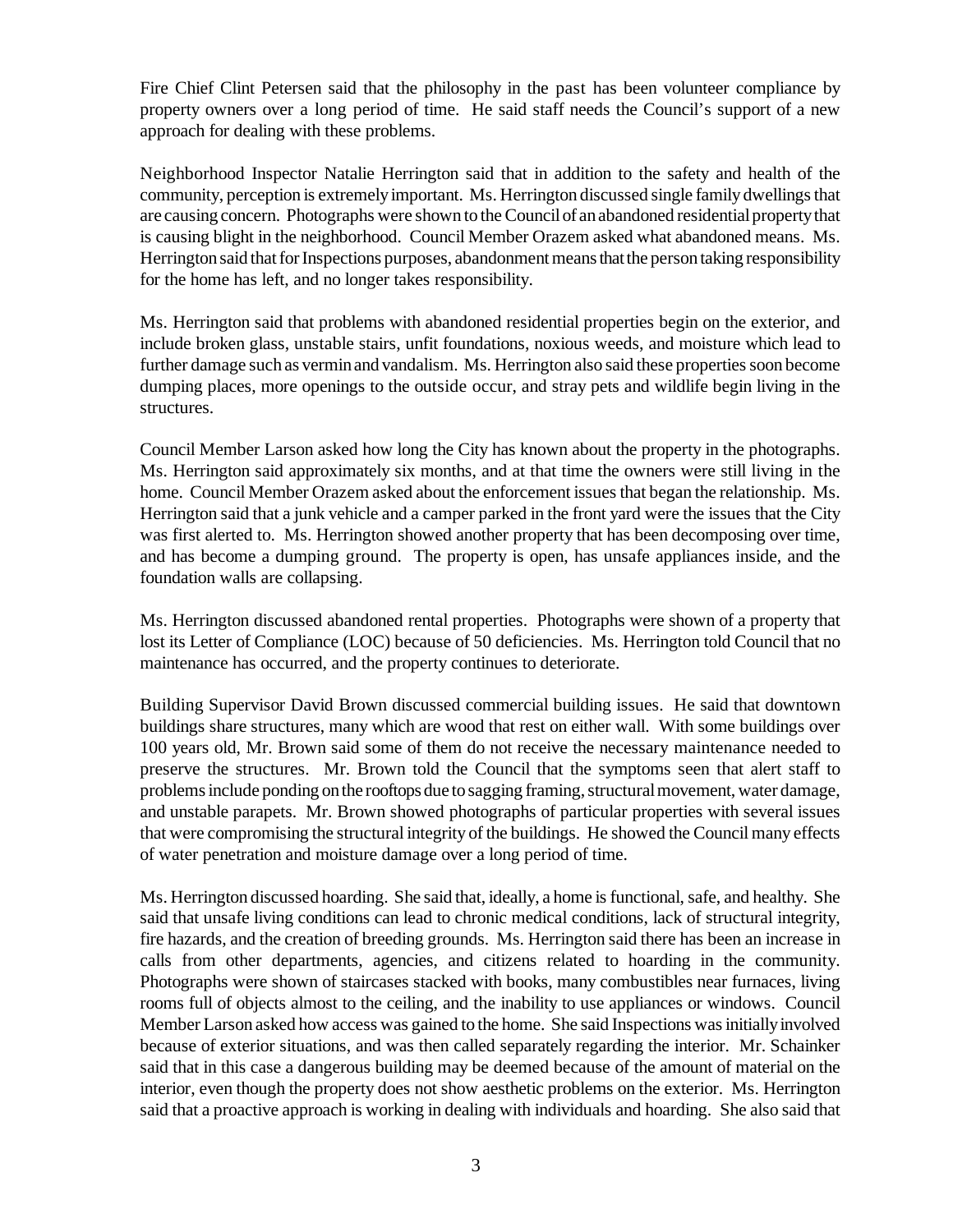working with residents toward voluntary compliance can be very tedious and time consuming. Ms. Herrington told the Council that the questions being posed are: Where do we want to stop this at?, and How much do we expect the neighborhood to go through before the City intervenes?.

Mr. Schainker said that the codes are in place for enforcement regarding abandoned and dangerous buildings. He said that the City will need to budget funds to demolish the buildings if the owners do not repair them, and then a lein would be placed against the property. Mr. Schainker said that 14 properties have been identified (single family and rental properties). He said that some of them do not have owners, and the ones that do must be contacted. Council Member Larson said he hopes a discussion will be had, so that Council can react to all that was shared.

Council Member Wacha asked if mental health agencies are being contacted when hoarding is taking place. Ms. Herrington said that the City is not privy to that information, but that the City was contacted by an agency about this instance.

Scott Griffen, 125 Main Street and 316 Main Street, Ames, said he would not advocate tearing anything down in the downtown area. He said the improvements he has made have helped his business, and that he would be willing to discuss that with other property owners. He said he is worried that a couple buildings will collapse if nothing is done. Mr. Griffen said there has to be a solution such as a special fund to assist property owners in correcting the problems.

Debbie Lee, 214 S. Maple Avenue, Ames said she is following up on the letter she sent to the City Council. She said she believes the City has a policy regarding residential properties that have been declared dangerous buildings. She said that there are cases that have been years in the making and property owners have had repeated opportunities to fix them. She asked that the Council follow through with the policy to the end and support the staff.

Richard Deyo, 505  $8<sup>th</sup>$  Street #2, Ames, asked if the money available for demolishing buildings damaged in the flood could be used in these instances. Mr. Schainker said that these properties do not qualify for those funds.

Council Member Orazem asked what happens after a property has been declared a dangerous building. City Attorney Doug Marek said that, under the code the Council adopted in 2009, the Council enabled a process that could go either one of two ways. Previously, the City had to pursue through a municipal infraction, get the situation into court, and upon a finding of a violation of the ordinance there would be a court order to make the corrections to the property. If the corrections had not been made by the deadline, the City would have to file with the court again. Mr. Marek said that process was very tedious, and often the City did not get very far since the judge would have to enforce the order that was already in place. Mr. Marek said that as of March, 2009 the City has an alternate way to proceed. The investigation can be done by the Fire Inspector, Building Official, Sanitarian, or their staff members. Once the determination is made that the property meets the qualifications of a dangerous building under the code, it would be posted on the building, notice would be served by certified mail or personally to the owner and any occupants, who then have 15 days to respond. Mr. Marek said with the changes made in 2009, the Building Board of Appeals can hear the cases if the owner responds, and would determine if the property met the definition of dangerous building. If the owner does not respond, the code provides that the Building Official will inform the City Manager, City Council, and the Building Board of Appeals. The hearing would then be held without the owner, and the findings would be confirmed. Then, if there is no further appeal, the City is authorized to take action at the City's expense. Then the City would levy an assessment against the property that would be collected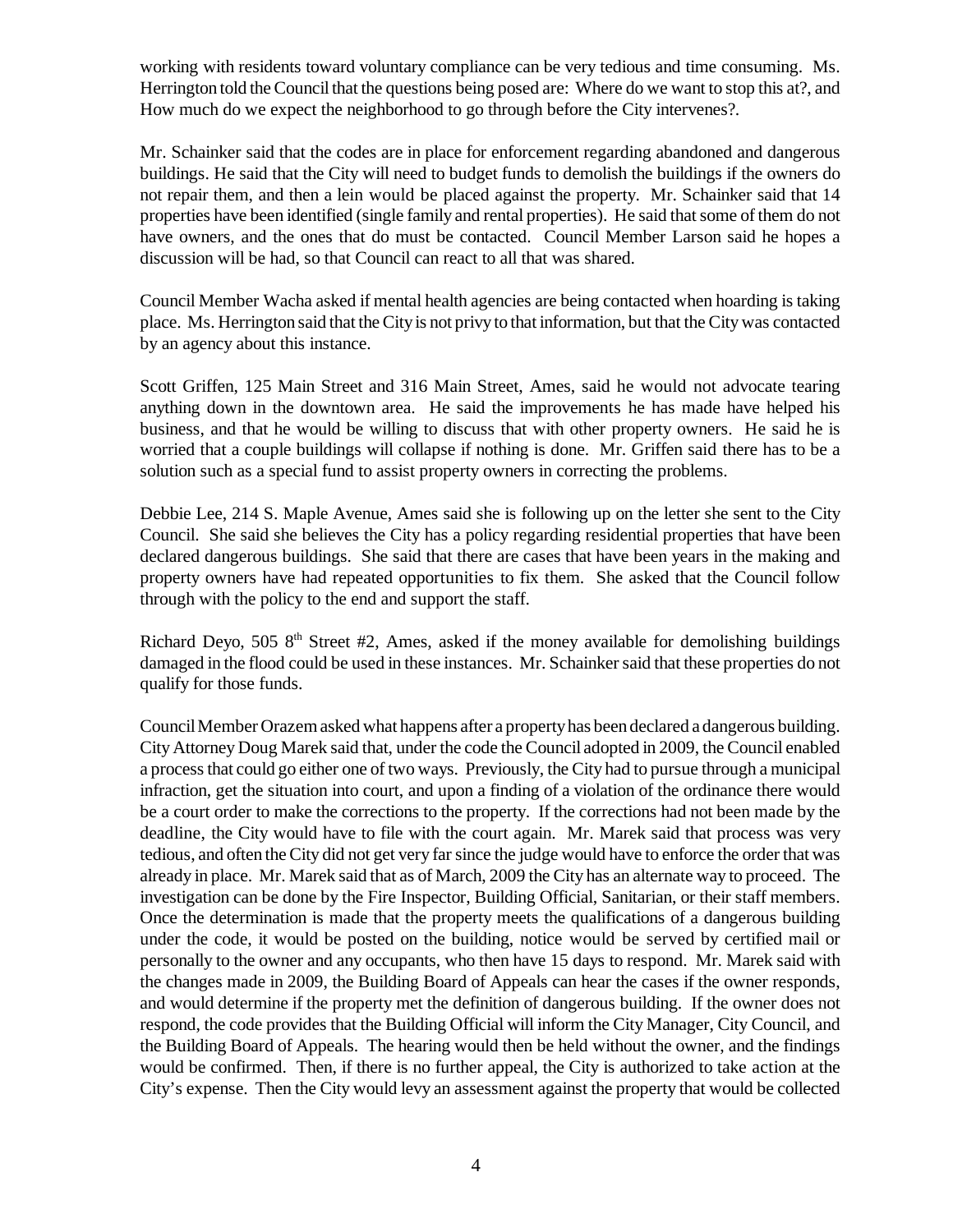similarly to property taxes. Mr. Marek said that, since this code has been changed, there have not been any cases that have gone through this process since staff is working toward voluntary compliance.

Mr. Schainker said that the point has been reached where surrounding neighbors are frustrated, and staff is not seeing improvements through cooperative efforts with the owners. Mr. Schainker said that staff is about to initiate the process as it is laid out in the code, and identify funding.

Council Member Larson said that Inspections took a good approach by showing the photograph of the old truck stop first. He said that our City is being represented poorly by that building, and action should be taken. Member Larson also said that action should be taken concerning the abandoned properties that were shown where the owners have taken no corrective action. Mayor Campbell said that the hoarding instances must also be looked at, as hoarding instances could lead to dangerous buildings. Member Larson said he believes what is inside someone's home is not the City's business.

Mr. Schainker said that staff would move forward with the 3 or 4 abandoned homes first, using neighborhood sustainability funds. He warned Council members that they could get phone calls from unhappy owners. Council Member Mahayni said that hoarding in the house is unsafe for the entire neighborhood, and he said he is surprised that no action has been taken on these things until now. Discussion ensued regarding hoarding and the effects of hoarding. Mr. Schainker said the real issue for Kevin Buck, a concerned neighbor, is that the City has allowed this to happen over time because staff is cooperating with the property owners.

Council Member Mahayni said his main concern is safety, and hopes the public at large can be informed about issues such as clutter in the basement, putting things next to the furnace, etc.

Council Member Goodman asked what the City's purview is for instructing property owners regarding issues such as stacked books to the ceiling in their homes.

Mr. Schainker said the purpose of the presentation is to inform the Council of some situations, to communicate how staff intends to handle the problems, and to make sure Council members are in agreement with the code enforcement. Mr. Schainker also said that hoarding is illegal, and can be deemed a dangerous building.

Moved by Mahayni, seconded by Wacha, for Steve to bring back a strategy for enforcing and resources needed to fulfill the ordinance for dangerous buildings as published in the code that was adopted in March 2009, as well as for the other two inspections issues.

Member Larson said he hopes the issues can be separated, so that they can be dealt with independently.

Council Member Goodman said a consistent policy that is more official would be helpful for staff.

Vote on Motion: 6-0. Motion declared carried.

**COMMENTS:** Moved by Wacha, seconded by Mahayni to refer a letter dated April 15, 2011 from Chuck Winkleblack regarding property on S. Duff Avenue. Vote on Motion: 6-0. Motion declared carried.